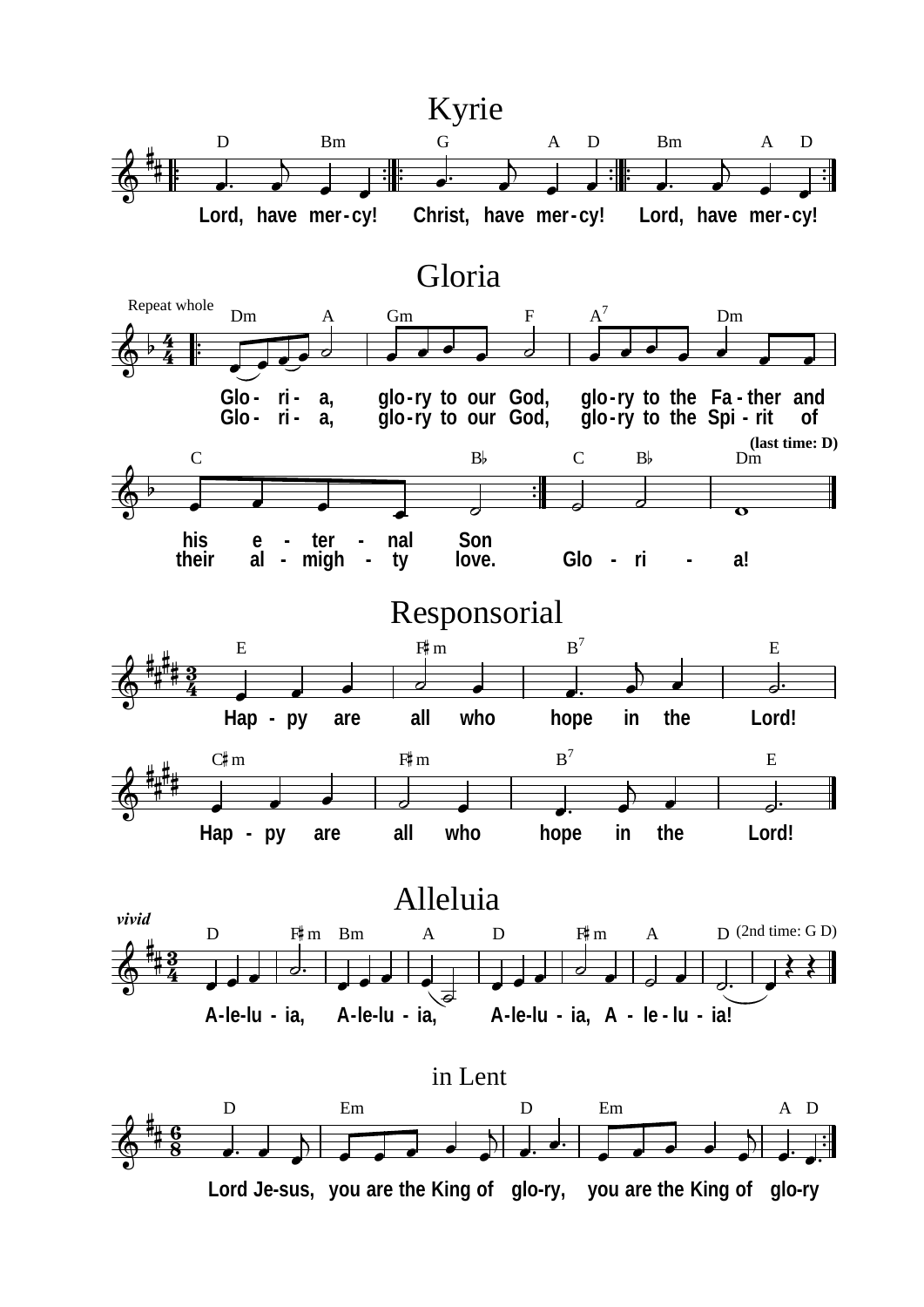

Niko Bilić SJ, 2011 © Society of Jesus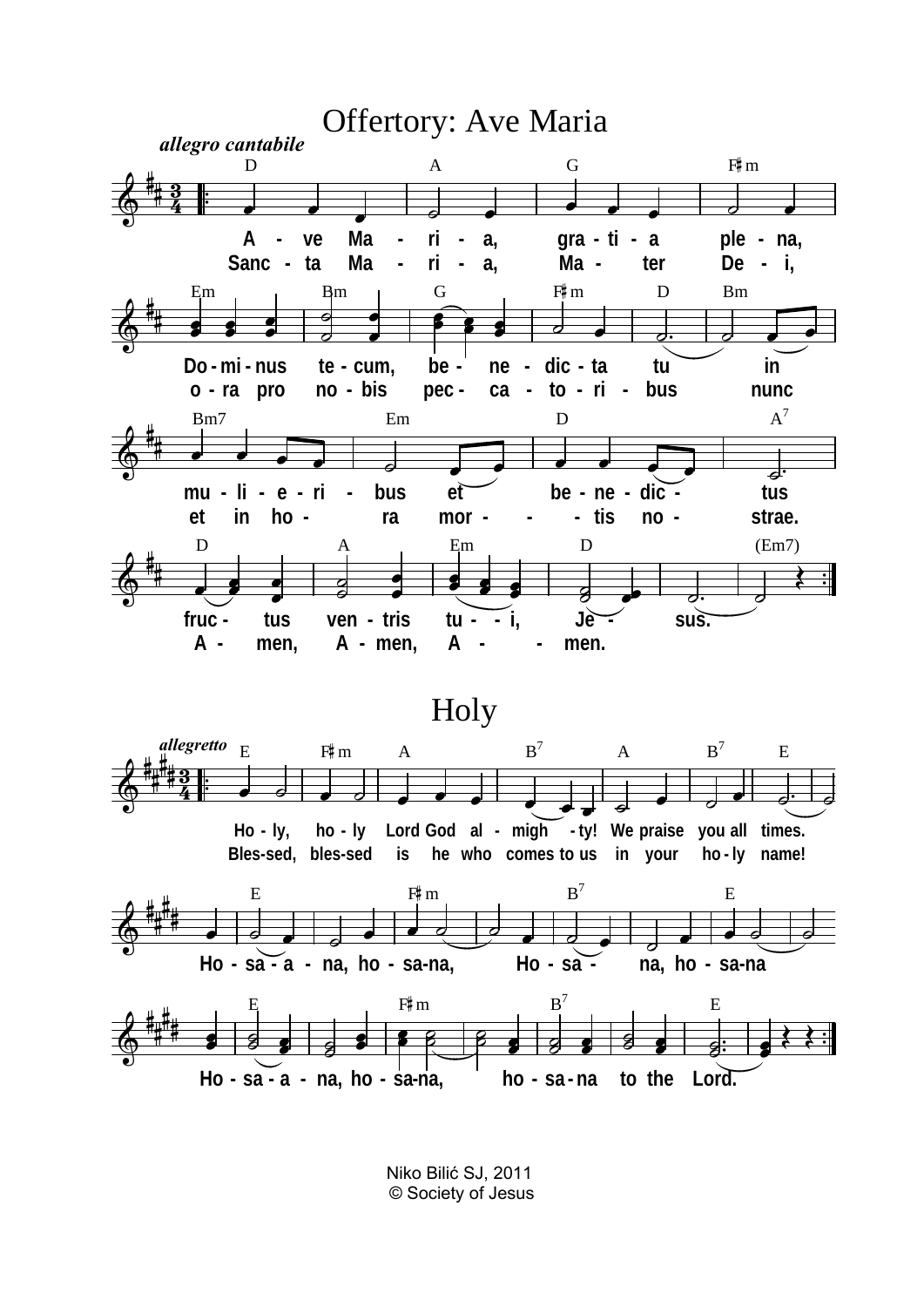



Niko Bilić SJ, 2010 © Society of Jesus